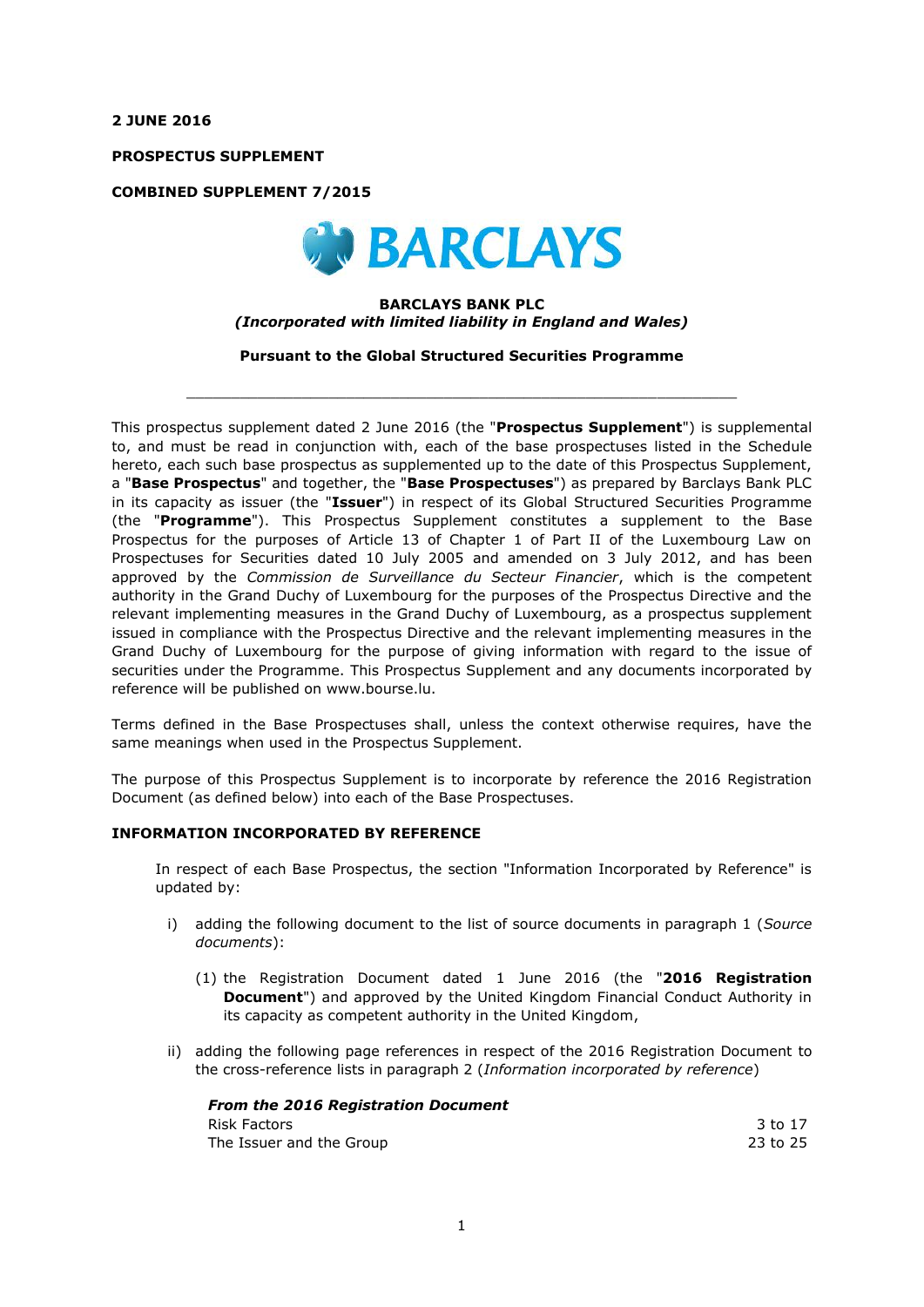Information in the 2016 Registration Document which is not incorporated by reference into the listed Base Prospectuses is either not relevant for the investor or is covered elsewhere in such Base Prospectuses.

The above documents may be inspected during normal business hours at the registered office of the Issuer or at https://www.home.barclays/prospectuses-anddocumentation/structured-securities/prospectuses.html.

To the extent that there is any inconsistency between (a) any statement in this Prospectus Supplement (in relation to any Base Prospectus) and (b) any other statement in, or incorporated by reference in any Base Prospectus, the statements in (a) above shall prevail.

In accordance with Article 13 paragraph 2 of the Luxembourg Law, investors who have agreed to purchase or subscribe for Securities before this Prospectus Supplement was published have the right, exercisable within two working days after the date on which this Prospectus Supplement is published, to withdraw their acceptances. Investors should contact their distributor for further information. This right will expire on 6 June 2016.

References to each Base Prospectus shall hereafter mean each such Base Prospectus as supplemented by this Prospectus Supplement. The Issuer has taken all reasonable care to ensure that the information contained in each Base Prospectus, as supplemented by this Prospectus Supplement is, to the best of its knowledge, in accordance with the facts and contains no omission likely to affect its import and accepts responsibility accordingly. Save as disclosed in this Prospectus Supplement, no significant new factor, material mistake or inaccuracy relating to the information included in each Base Prospectus is capable of affecting the assessment of securities issued pursuant to each Base Prospectus has arisen or ben noted, as the case may be, since the publication of each Base Prospectus (as supplemented at the date hereof) by the Issuer.



The date of this Prospectus Supplement is 2 June 2016